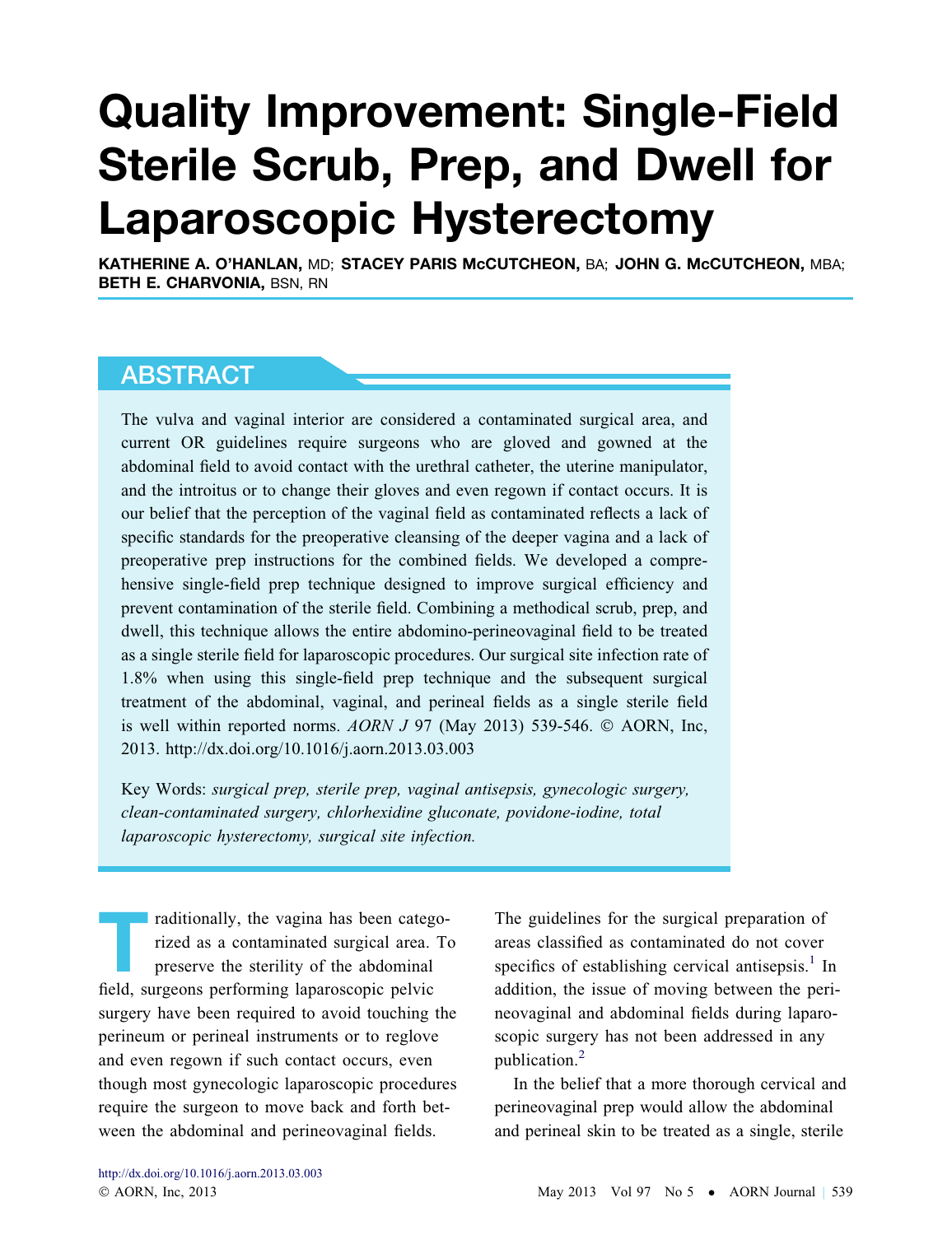field, we reviewed existing guidelines and revised our OR prep standards to include the following:

- $\blacksquare$  a meticulous scrub and prep of every aspect of the surface of the abdomen, upper thighs, vulva, vaginal interior, cervix, and anus<sup>[1](#page-6-0)</sup>;
- $\blacksquare$  specific training about the prep of the cervix and upper vagina; and
- $\blacksquare$  a practice of instilling 50 mL of povidoneiodine solution into the vagina after the prep as the "dwell."

During the laparoscopic procedures performed after this prep, the surgeon contacted tissues and used instruments in both fields, moving freely from abdomen to perineum and back without changing gloves or regowning. This retrospective descriptive article illustrates our quality improvement (QI) technique and reports on surgical site infections (SSIs) from a series of patients undergoing consecutive total laparoscopic hysterectomy (TLH), as recently reviewed in the Journal of Minimally Invasive Gynecology.<sup>[3](#page-6-0)</sup>

#### DESCRIPTION OF THE PROBLEM

Because TLH is considered a clean-contaminated procedure, current OR standards require surgeons to treat the abdominal and perineovaginal fields as separate and to consider the perineovaginal field as contaminated even after a surgical prep.<sup>[1](#page-6-0)</sup> This requirement is cumbersome, time-consuming, and costly when the surgeons must repeatedly contact tissue and instruments in both fields during the course of a TLH procedure. It is our belief that the perception of the perineovaginal field as contaminated stems from inadequate prep standards. Neither Surgical Care Improvement Project (SCIP) guidelines<sup>[4](#page-6-0)</sup> nor AORN recommendations<sup>1</sup> provide comprehensive details for the internal vaginal sterile scrub and preparation or for the use of two surgical fields simultaneously. Further proof of often-inadequate prep standards comes from feedback from physicians attending laparoscopic surgical courses. When queried, a majority of these physicians report having diverse or no institutional

standards for managing the two surgical fields, as well as having frequently observed undisturbed white vaginal fluid surrounding the cervix after preoperative sterile preps were performed on their own patients (K. A. O'Hanlan, personal conversations).

#### DESCRIPTION OF THE SETTING

After we obtained institutional review board approval from Sequoia Hospital in Redwood City, California, we abstracted data from hospital and office files for all patients undergoing TLH and concomitant procedures from September 1996 to March 2011. Every surgery was performed by the main investigator at one of four San Francisco Bay Area hospitals. She was assisted by a categorical obstetrics and gynecology resident (ie, a resident completing his or her residency in obstetrics and gynecology), a gynecologist, or a general surgeon. Initially, the surgeon performed the preoperative prep and, subsequently, a team of nurses who had been specifically trained performed the prep. The prep standard includes a sequential scrub, prep, and dwell technique and covers the vaginal apex and cervix. The surgeons then used the surgical instruments on both the abdominal and perineal/ vaginal tissues, which was treated as one sterile field.

## GOALS AND INTENDED OUTCOMES

Our goal was to develop an antisepsis procedure for the abdomino-perineovaginal fields that was thorough enough to allow the vaginal field to be treated as sterile during TLH. This would improve surgical efficiency, prevent unnecessary glove and gown changes, and maintain a low SSI rate.

## BRIEF REVIEW OF RELEVANT EVIDENCE

For total abdominal hysterectomy or vaginal hysterectomy, the SCIP and AORN standards have defined the sterile prep for the one surgical field. However, the AORN recommended practices do not provide specific standards for the order of prep, for upper vaginal and cervical cleansing for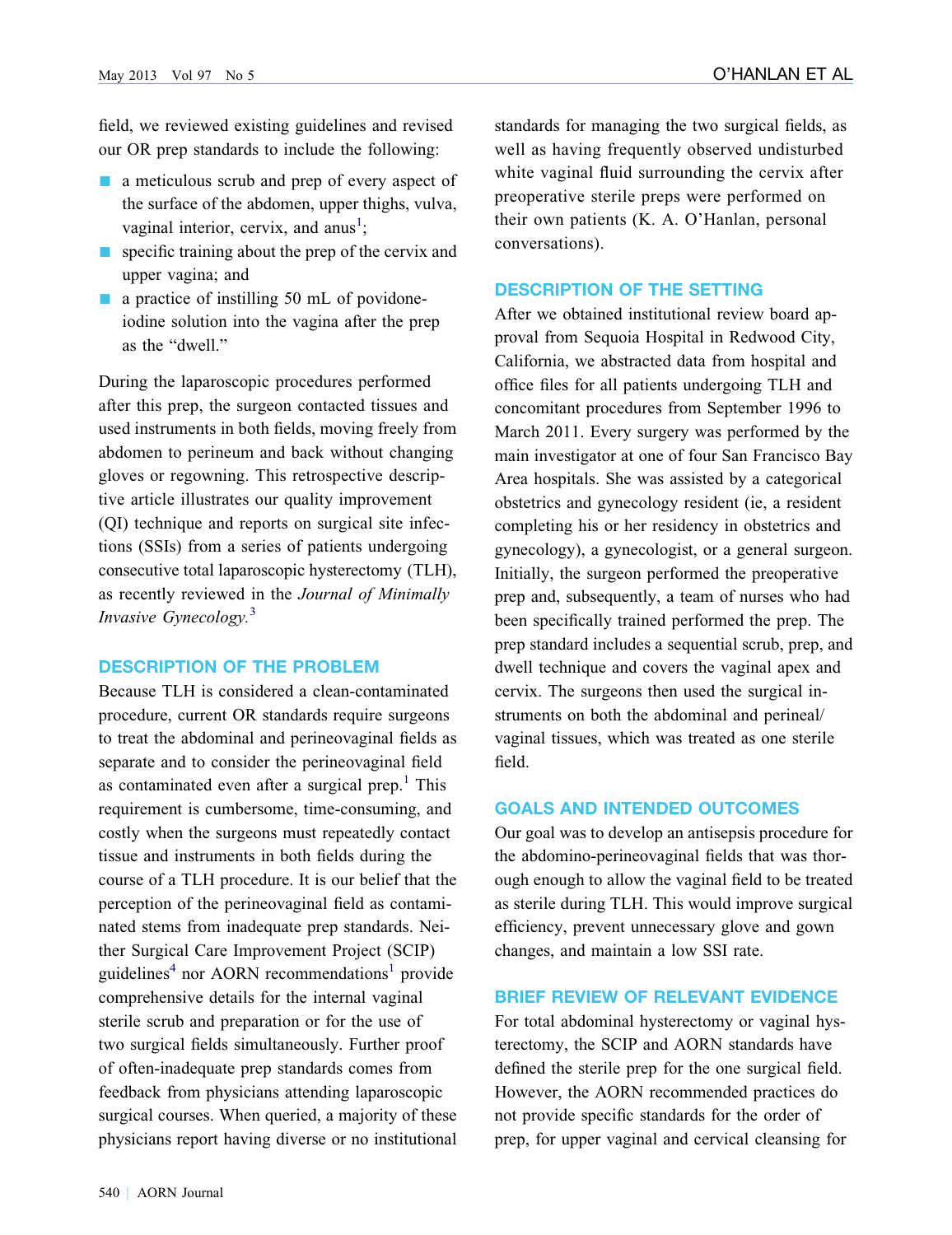laparoscopic hysterectomy, or for treatment of both the perineovaginal and abdominal fields as one.<sup>[1](#page-6-0)</sup> Specifically, the AORN "Recommended practices for preoperative patient skin antisepsis" states that if a highly contaminated area is part of the procedure, the area with the lower bacterial count should be prepped first, followed by the area of higher contamination.<sup>1</sup> AORN also recommends the single use of each prep sponge in contaminated areas and that care be taken to prevent any prep solution from splashing from contaminated areas onto any previously prepped areas.<sup>[1](#page-6-0)</sup>

A review of the published literature also reveals a general lack of specific details for perineovaginal and cervical cleansing.<sup>[3](#page-6-0)</sup> Darouiche et al<sup>[5](#page-7-0)</sup> compared chlorhexidine-alcohol versus povidone-iodine for surgical site antisepsis and reported on the results in gynecologic and other types of surgery, but they did not specify a technique for sterile preparation of the vagina. Levin et al<sup>[6](#page-7-0)</sup> compared the same two bactericides specifically in gynecologic surgery but also did not describe a technique. Culligan et  $al^7$  $al^7$ 

compared antiseptics for vaginal hysterectomy and provided details of the physical cleansing process only in a subsequent letter. Our QI project sought to resolve the ambiguity with regard to the specific process of vaginal and cervical antisepsis by obtaining SSI data.

#### PROJECT METHODS

All patients undergoing only total or radical laparoscopic hysterectomy and concomitant procedures from September 1996 to March 2011 were included in the project. After the scrub and paint technique was performed (Table 1), the entire abdomino-perineovaginal field was treated as one sterile field during all surgeries, with no changes of gloves or gowns after surgeon contact with the manipulator, catheter, vulva, or vaginal interior.

In accordance with institutional review board standards, data collected included demographic variables, indications for surgery, surgical duration, estimated blood loss, and duration of hospital stay. Surgical site infections, including superficial

#### TABLE 1. Steps for Combined Abdomino-Perineovaginal Prep

- 1. Open the prep kit.
- 2. Don sterile gloves.
- 3. Place a moisture-proof pad under the patient's buttocks and between her tucked arms and abdomen.
- 4. Cleanse the umbilicus with cotton-tipped applicators; remove detritus before applying the antiseptic prep agent.
- 5. Scrub the abdomen by starting at the incision site, usually the central lower abdomen, and moving outward toward the periphery:
	- **n** upward to the xiphoid and costal margins;
	- $\blacksquare$  laterally to the mid-axillary line;
	- $\blacksquare$  inferiorly to the mons pubis;
	- **n** downward to the anterior upper and inner third of the thighs;
	- **n** downward to the vulva and perineum, scrubbing all the vulvar folds;
	- $\blacksquare$  into the vagina, scrubbing all the walls up to the apex around the cervix; and
	- $\blacksquare$  ending in the anal area.

Then discard the sponge. Repeat this five times.

- **6.** Dry the external prepped area with a sterile towel.
- 7. Apply the prep agent to the abdomen, upper thighs, labia, vagina, cervix, and anus with sponges on disposable sponge sticks or with soaked-sponge forceps. Use a generous amount of prep agent in the vagina because the vaginal epithelium has many folds and crevices that are not easily prepped. Repeat this two times.
- 8. Fill the bulb syringe with 50 mL of povidone-iodine solution. With the table adjusted to mild Trendelenburg, inject the solution into the patient's vagina.
- **9.** Remove the moisture-proof pads.
- 10. Dispose of the prep kit, remove gloves, and wash hands. (The surgeon drapes the patient and inserts the catheter on the field.)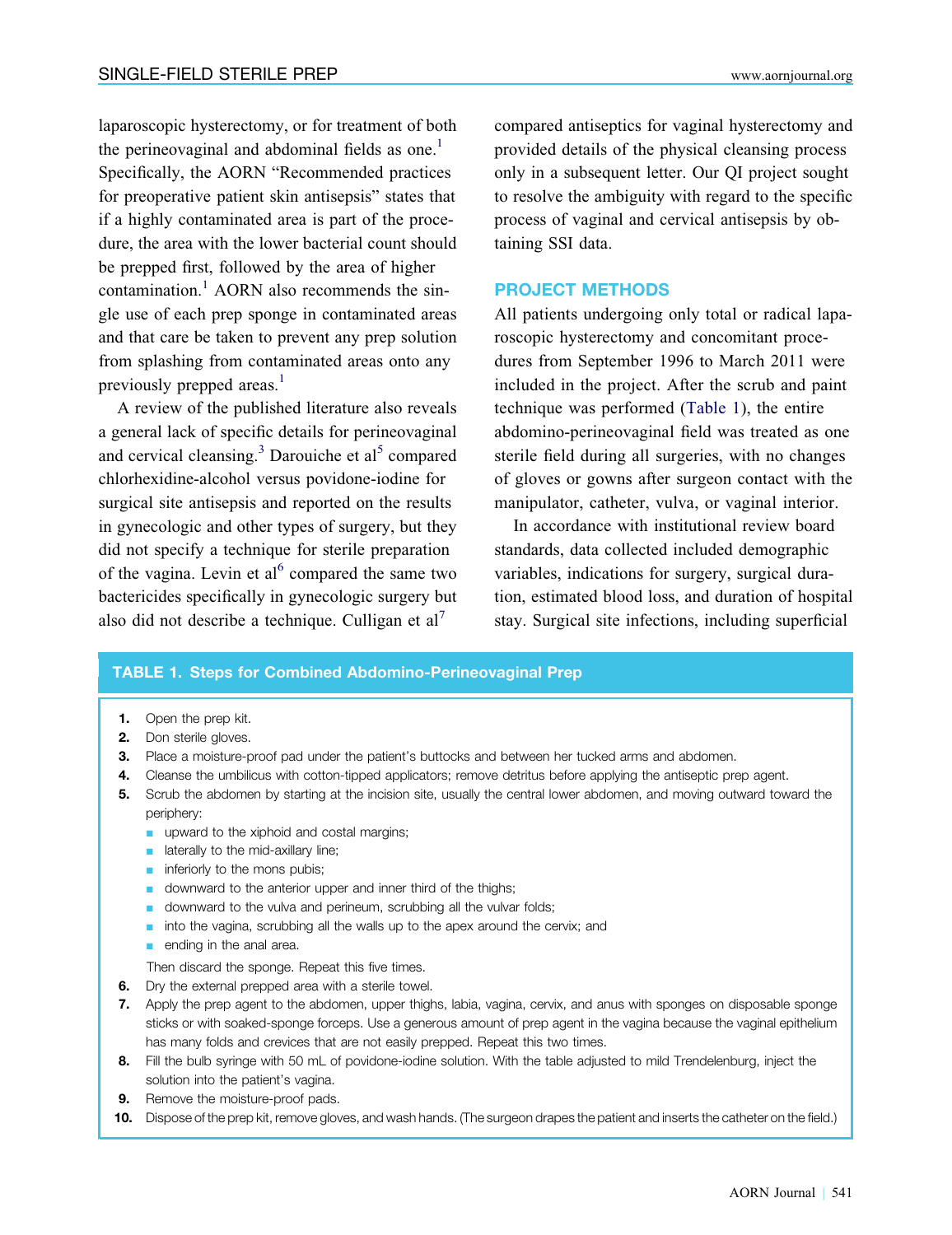incisional, deep facial incisional, and organ space infections were recorded for the first 90 days in accordance with Centers for Disease Control and Prevention guidelines.<sup>8</sup>

#### IMPLEMENTATION

Our "single field" prep is performed using a prep kit that contains two cotton tip applicators, six foam sponges, three foam sponge sticks, a 3-oz bottle of povidone-iodine scrub, and a 90-mL bottle of povidone-iodine solution. An additional 50 mL of povidone-iodine solution is added to the prep set along with a 50-mL bulb-tip irrigating syringe.

First, it is confirmed that the patient is not allergic to external iodine preparations. For patients who are allergic, diluted 4% chlorhexidine gluconate is used.<sup>9</sup> The staff member performing the prep uses cotton tip applicators with iodine paint to clean the umbilicus of detritus (ie, debris). Next, each foam sponge is dipped in the scrub solution to vigorously scrub, in sequence, the abdomen, top third of the thighs, perineum, and vulva, and then the vaginal interior up to and around the cervix; the sponge is discarded after the anus is swabbed (Figure 1). Staff members were taught to carefully scrub the apical vagina and cervix as deeply as the anatomy would allow (Figure 2). This scrub is repeated with



Figure 1. The combined abdomino-perineovaginal prep starts with the abdominal field and then continues with each sponge to include the perineum, vagina, cervix, and anus before the sponge is discarded.



Figure 2. The deepest apex of the vagina and cervical region are meticulously scrubbed to remove all vaginal fluid.

five more of the foam sponges. The external prepped area is then dried with a sterile towel.

Then three sponge sticks are soaked in iodine solution and used to paint, in sequence, the abdomen, perineum, top third of the thighs, vulva, and vaginal interior up to the cervix and posteriorly to the anus, and then they are discarded. Lastly, with the patient in a slight Trendelenburg position, 50 mL of povidone-iodine solution is injected into the vaginal cavity with the bulb syringe.<sup>[10](#page-7-0)</sup> The surgeon then drapes the patient, using no underbuttock sheet and no coverage of the anus. The surgeon inserts the urethral catheter [\(Figure 3\)](#page-4-0) and the uterine manipulator. The surgeon may subsequently manipulate the urethral catheter $11$ or uterine manipulator or perform a vaginal morcellation with no change of glove or gown.

An incidental appendectomy was performed in 653 of these cases, with the appendix being removed through the vagina. In cases of pelvic mass, a nylon bag was folded, placed in a glove, and passed up the vagina with the open end of the glove, allowing the bag to be pulled into the abdomen for extraction of the pelvic mass in the bag. The suture used for closing the vagina was also passed up through the vagina on ring forceps. As a true test of theory, the surgeon also used the abdominal 5-mm laparoscope to perform a cystoscopy per urethra using lidocaine jelly and subsequently reused the same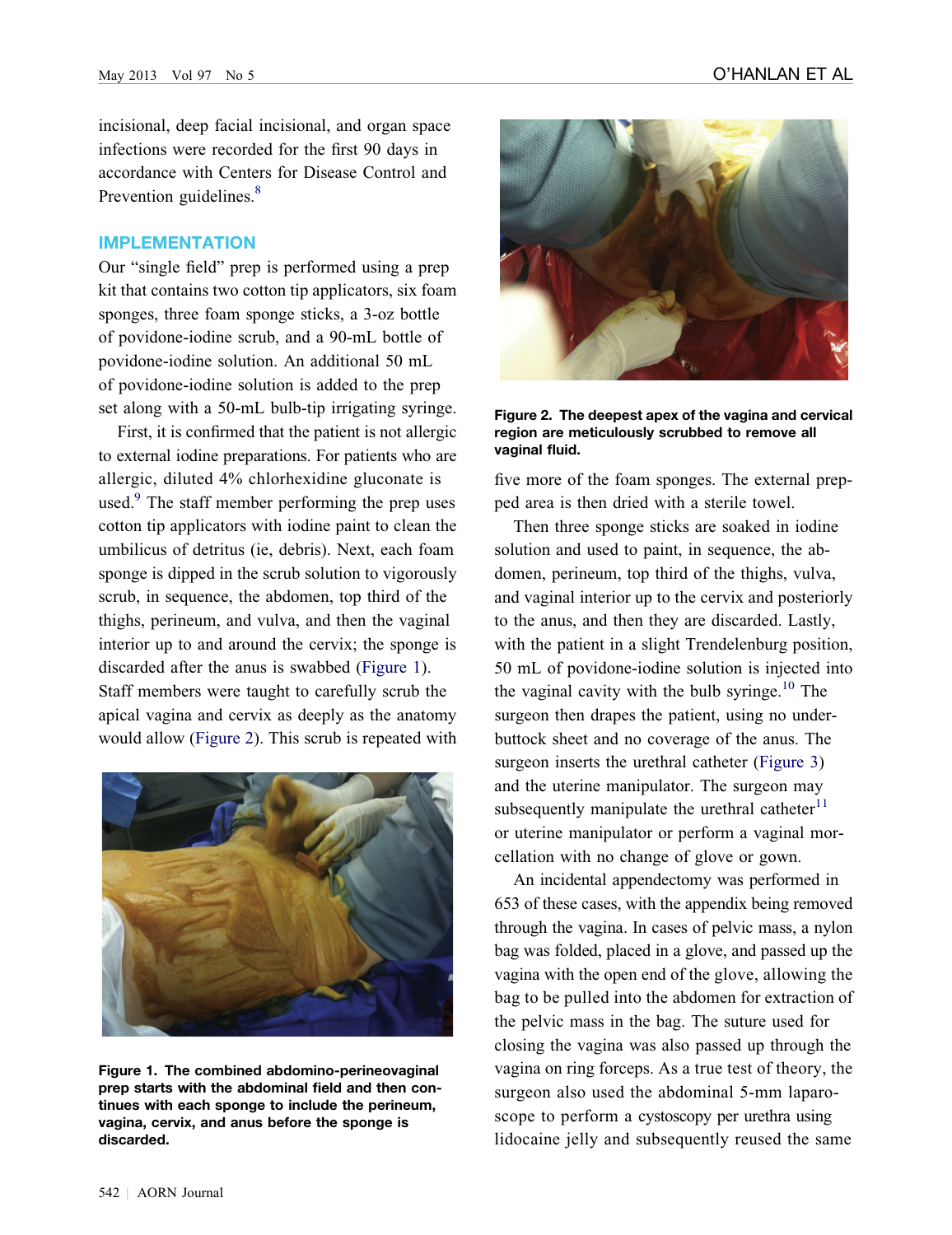<span id="page-4-0"></span>

Figure 3. After the drape is applied, a urethral catheter is inserted and affixed to the drapes. Surgeons and nurses do not need to change gloves or gowns unless the anus is contacted or other contamination occurs.

5-mm laparoscope through the abdominal trocar, again with no instrument change.

## RESULTS

Of the 1,337 patients who underwent the described single-field prep technique before a simple or radical laparoscopic hysterectomy, 24 patients (1.8%) experienced SSIs, all in the deep organ

TABLE 2. Surgical Site Infections Among 1,337 Patients<sup>1</sup>

space (Table 2). $3$  There were no superficial or deeper incisional infections as defined by Centers for Disease Control and Prevention guidelines.<sup>[8](#page-7-0)</sup> Five of these 24 patients (0.4%) required reoperation. There were 14 cases of pelvic cellulitis, defined clinically as an inflammation of the soft or connective tissue. Cultures and blood counts were not performed. Patients' symptoms all resolved with prescribed oral empiric antibiotics. Seven patients had abscesses: three that resolved with antibiotics and four that required reoperation. Two patients experienced fluid collection that required computed tomography-guided drainage, both of which were culture negative. One patient had persistent pain but no radiological findings and underwent a laparoscopic resection of a culture-negative granuloma.

Patients with and without SSI showed no differences in baseline age, parity, body mass index, estimated blood loss, hospital stay, or final pathological diagnosis. There was no increase in risk of pelvic infection associated with performance of appendectomy and extraction of the appendix through the vagina. However, women who experienced an SSI were younger (46 years versus 50 years of age,  $P = .047$  and had longer durations of surgery than those without SSI (115 minutes versus 152 minutes,  $P = .013$ .<sup>3</sup>

#### **DISCUSSION**

In a TLH, the surgeon must repeatedly contact both the perineovaginal and abdominal fields.

|                             | Nonreoperative<br>surgical site<br>infection |          | Reoperative<br>surgical site<br>infection |       | Total  |       |
|-----------------------------|----------------------------------------------|----------|-------------------------------------------|-------|--------|-------|
|                             | <b>Number</b>                                | %        | Number                                    | %     | Number | %     |
| Pelvic cellulitis           | 14                                           | 1.05%    |                                           |       | 14     | 1.05% |
| Fluid collection, granuloma | 2                                            | 0.15%    |                                           | 0.07% | 3      | 0.22% |
| Pelvic abscess              | 3                                            | $0.22\%$ | 4                                         | 0.30% |        | 0.52% |
| Total                       | 19                                           | 1.42%    | 5                                         | 0.37% | 24     | 1.79% |

1. O'Hanlan KA, McCutcheon SP, Charvonia BE. Instruments & techniques: single-field sterile-scrub, preparation and dwell for laparoscopic hysterectomy. J Minim Invasive Gynecol. 2012;19(2):220-224.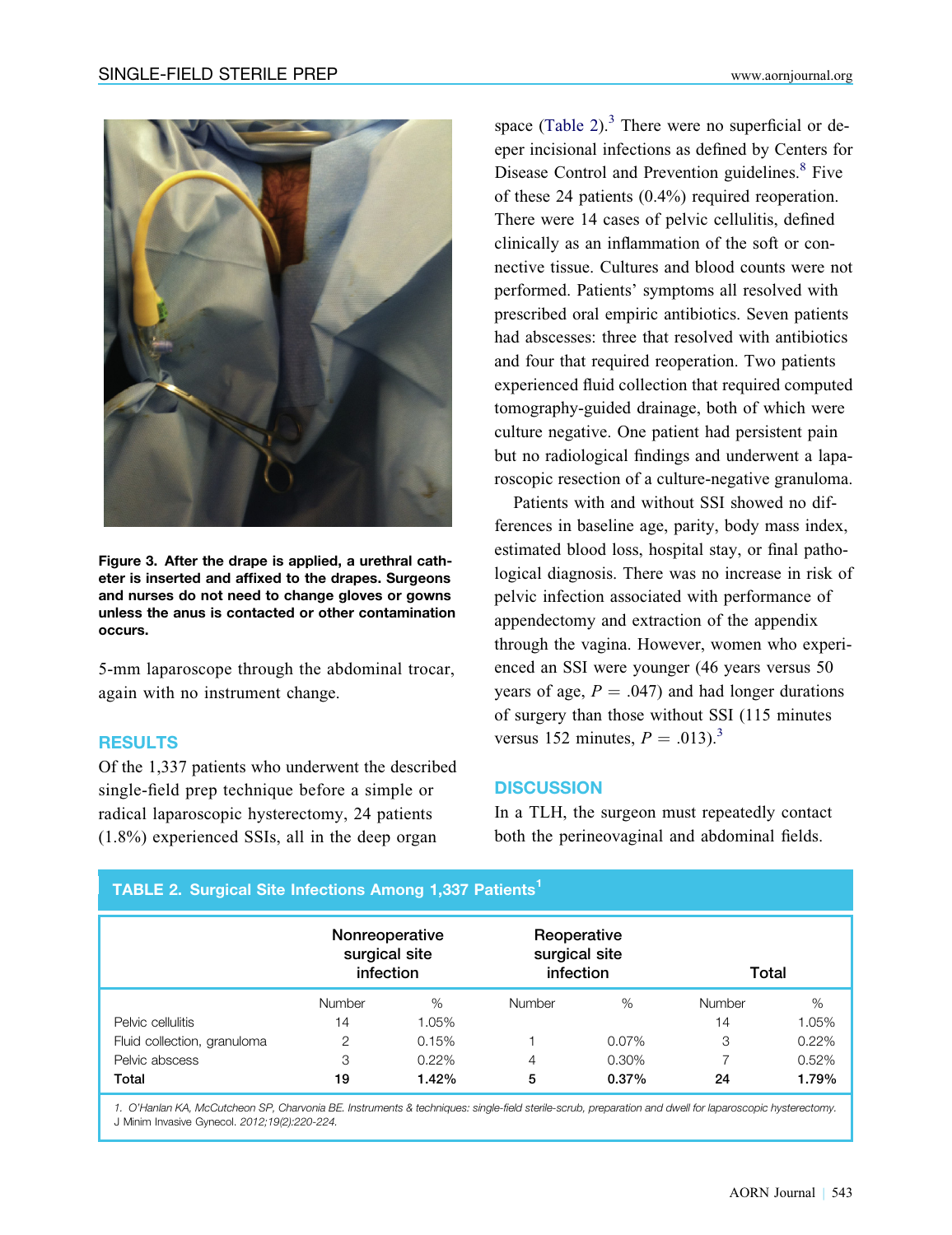The surgeon typically inserts the urethral catheter after draping and then inserts a uterine manipulator and maneuvers it during the course of the surgery. The surgeon may need to morcellate a large uterus through the vagina<sup>[12](#page-7-0)</sup> and/or perform cystosufflation<sup>[11](#page-7-0)</sup> or laparoscopic cystoscopy,<sup>[13](#page-7-0)</sup> both of which require manipulation of the urethral catheter, and then suture the vagina laparoscopically. Under the assumption that the vulvar and vaginal fields are nonsterile, surgeons have traditionally assiduously avoided contact or changed their gloves or instruments and even regowned after every contact. $<sup>1</sup>$  $<sup>1</sup>$  $<sup>1</sup>$ </sup>

In a 1997 meta-analysis of vaginal antisepsis for hysterectomy, Eason wrote, "Infectious complications of hysterectomy remain common despite the use of prophylactic antibiotics. Most are caused by contamination of the surgical site by vaginal bacteria, which are not controlled by current methods of pre-operative antisepsis." $14(p53)$  The AORN "Recommended practices for preoperative patient skin antisepsis" does not provide standards for preoperative sterile vaginal and cervical cleansing for laparoscopic hysterectomy specifically with respect to contacting both the abdominal and perineovaginal fields. $<sup>1</sup>$  $<sup>1</sup>$  $<sup>1</sup>$ </sup>

With regard to the antiseptic agent used for the preoperative surgical preparation, the effectiveness of an iodophor soap and solution has been confirmed for laparotomy and vaginal surgery since  $1977$ <sup>[15,16](#page-7-0)</sup> We used povidone-iodine in the 5-year duration of this QI project, but both povidone-iodine and chlo-rhexidine kill 99% of bacteria in the vagina.<sup>[16](#page-7-0)</sup> Although, historically, there has been some reluctance to use chlorhexidine in the genital area, $\alpha$  chlorhex-idine cleansing of the internal vagina appears safe<sup>[7](#page-7-0)</sup> with an allergic reaction of less than  $1\%$ <sup>[5](#page-7-0)</sup>.

A review of the literature on the topic of chlorhexidine versus povidone-iodine for surgical site antisepsis suggests that while chlorhexidine-alcohol may be more protective than povidone-iodine for superficial and deep incisional infections, $5$  the two agents are similarly effective with regard to SSIs in the deep organ space. It is this measure that is most

relevant to TLH, because TLH involves only four half-inch incisions, and virtually all postoperative SSIs occur in the deep pelvic organ space. Culligan et al<sup>[7](#page-7-0)</sup> found that alcohol-based chlorhexidine  $2\%$  is more effective than aqueous povidone-iodine 10% in decreasing early (ie, 30-minute) but not later bacterial colony counts in the surgical field for vaginal hysterectomy. Levin et al,  $6$  in a retrospective review of 256 patients undergoing gynecologic surgery, reported that alcohol-based chlorhexidine 2% appeared to reduce the incidence of SSI from 15% to 5% compared to aqueous povidone-iodine  $10\%$  scrub and paint. Darouiche et al<sup>[5](#page-7-0)</sup> compared the use of chlorhexidine 2%/alcohol 70% applicators versus povidone-iodine 10% scrub and paint and reported SSIs with follow-up over 30 days. Among the 82 patients undergoing gynecologic surgery, the researchers found no difference in infection rates (one in 42 compared with zero in 40). Among all 849 patients undergoing any type of surgery in the report by Darouiche et al, there was no difference in deep organ space infections (4.4%) between these two preps.<sup>[5](#page-7-0)</sup> However, neither alcohol-based  $(70\%)$ chlorhexidine nor alcohol-based (74%) povidone should be used on the internal vaginal epithelium. Unfortunately, neither Levin et al nor Darouiche et al specified their method of vaginal prep.

It may be that friction from actual scrubbing during the vaginal cleansing process with antimicrobial agents is more important in removing bac-terial organisms than the specific agent used.<sup>[15,17](#page-7-0)</sup> To prevent the frequent, post-prep observation of undisturbed white vaginal fluid at the vaginal apex that so many gynecologists report, our single-field prep standards included ensuring that the apical vagina and cervix were repeatedly scrubbed and that 50 mL of paint was instilled with the patient in the Trendelenburg position. The nursing teams performing the preps were trained to become comfortable and confident in contacting the cervix and scrubbing the vaginal apex. Culligan employed a similar cleansing process with each of the antibacterial agents by using a "vigorous 2-minute scrub in and around the vagina using disposable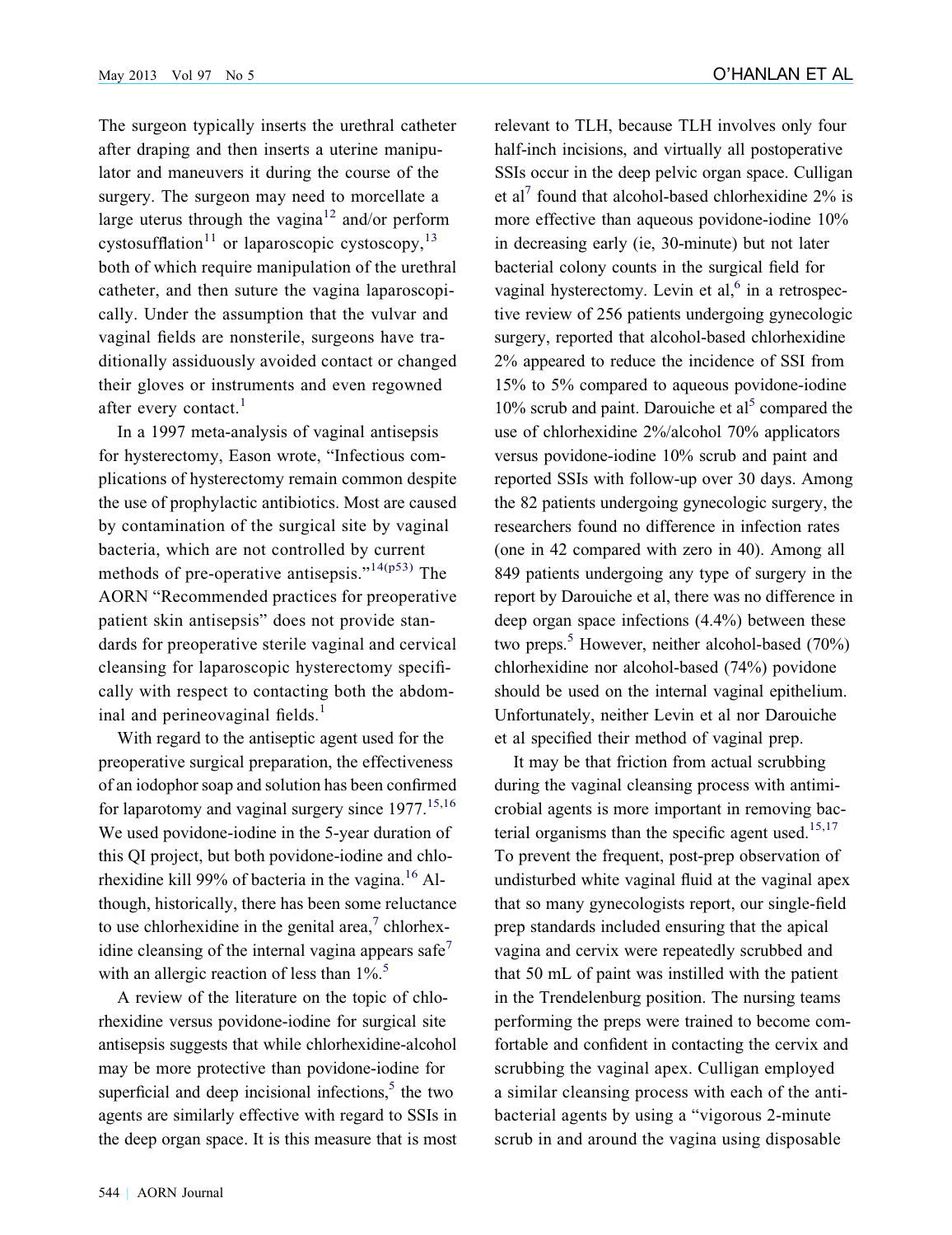<span id="page-6-0"></span>sponges," $18(p625)$  followed by a paint application of either povidone-iodine or chlorhexidine, depending on which agent the patient was randomly assigned to receive. $18$ 

We have not observed any toxicity from the use of the povidone-iodine dwell. Of note, all the paint has typically spilled out onto the perineum from manipulation of the uterus during the procedure such that there has never been a pool of povidone observed when the vaginotomy is performed. There are no studies of serum absorption or toxicity from one-time vaginal scrub with or without instillation of povidone-iodine paint into the vagina. Use of external single-use povidone-iodine on neonates has been shown to elevate excretion of iodine in the urine but not influence thyroid function.<sup>[19](#page-7-0)</sup> High serum levels of iodine were documented up to an hour after instillation of a single povidone-iodine intrarectal irrigation for patients with a sigmoid carcinoma, but no organ toxicity was observed. One patient was reported to have experienced allergic anaphylaxis after vaginal cleansing with povidone-iodine, worsened by use of epidural lidocaine. $20$  In this patient, histamine levels were abnormally elevated, and iodine levels were increased but not toxic.

Laparoscopic approaches have been shown to result in lower rates of SSI than open abdominal hysterectomies.<sup>[21](#page-7-0)</sup> Chang et al<sup>[22](#page-7-0)</sup> reported on SSIs in a series of 310 patients undergoing laparoscopicassisted vaginal hysterectomy to be 2.7%. Donnez et al<sup>[23](#page-7-0)</sup> reported an admirable  $0.76\%$  of infectious complications from their series of 1,577 laparoscopic-assisted vaginal or total laparoscopic hysterectomies; however, their prep standards were not discussed. Recognizing the vast number of variables that may contribute to SSIs, it is gratifying to confirm that our SSI rate of 1.8% following the single-field prep technique and subsequent surgical treatment of the abdominal, vaginal, and perineal fields as a single sterile field remains well within reported norms.

The 2013 AORN recommended practices do not provide specifics for scrubbing the vagina and do not cover the new scenario presented in gynecologic laparoscopy of combined surgical fields. $<sup>1</sup>$  Informal</sup> discussions with many perioperative nurses revealed that the traditional view of the vagina as contaminated reduces their commitment to more optimal preps in the vaginal apex. Scrub personnel may also report being fearful of perforating the vaginal apex and thus may not use the sponges well in the cervical region. An educational strategy to disseminate information about the effectiveness of both povidone-iodine and chlorhexidine vaginal preps, with focus on reaching the vaginal apex and cervix, may be beneficial.

We followed strict standards of surgical antisepsis for each of the two separate surgical fields in sequence but trained personnel to extend the thorough scrub, prep, and dwell to the vagina and cervix, which allowed surgeons and nurses to treat the two sterilized fields as one. We offer evidence from this single-institution QI project and suggest that other institutions consider a similarly meticulous prep standard and collect their own SSI data to evaluate such an approach.

Preoperative prep for laparoscopic hysterectomy can be improved by establishing a new standard that involves a more detailed and thorough scrub, prep, and dwell and includes the vaginal apex. This prep will allow the abdominal, vulvar, and vaginal fields to be safely treated as a single sterile field during a TLH procedure while maintaining low postoperative infection rates. AORN may find these data useful in preparing guidelines for a single, combined-field surgical prep for gynecologic laparoscopy procedures. AORN

#### References

- 1. Recommended practices for preoperative patient skin antisepsis. In: Perioperative Standards and Recommended Practices. Denver, CO: AORN, Inc; 2013:75-89.
- 2. Burlingame B. Abdomino-perineal surgical preps [Clinical Issues]. AORN J. 2011;94(1):97-100.
- 3. O'Hanlan KA, McCutcheon SP, Charvonia BE. Instruments & techniques: single-field sterile-scrub, preparation and dwell for laparoscopic hysterectomy. J Minim Invasive Gynecol. 2012;19(2):220-224.
- 4. Dellinger EP. Adherence to Surgical Care Improvement Project measures: the whole is greater than the parts. Future Microbiol. 2010;5(12):1781-1785.